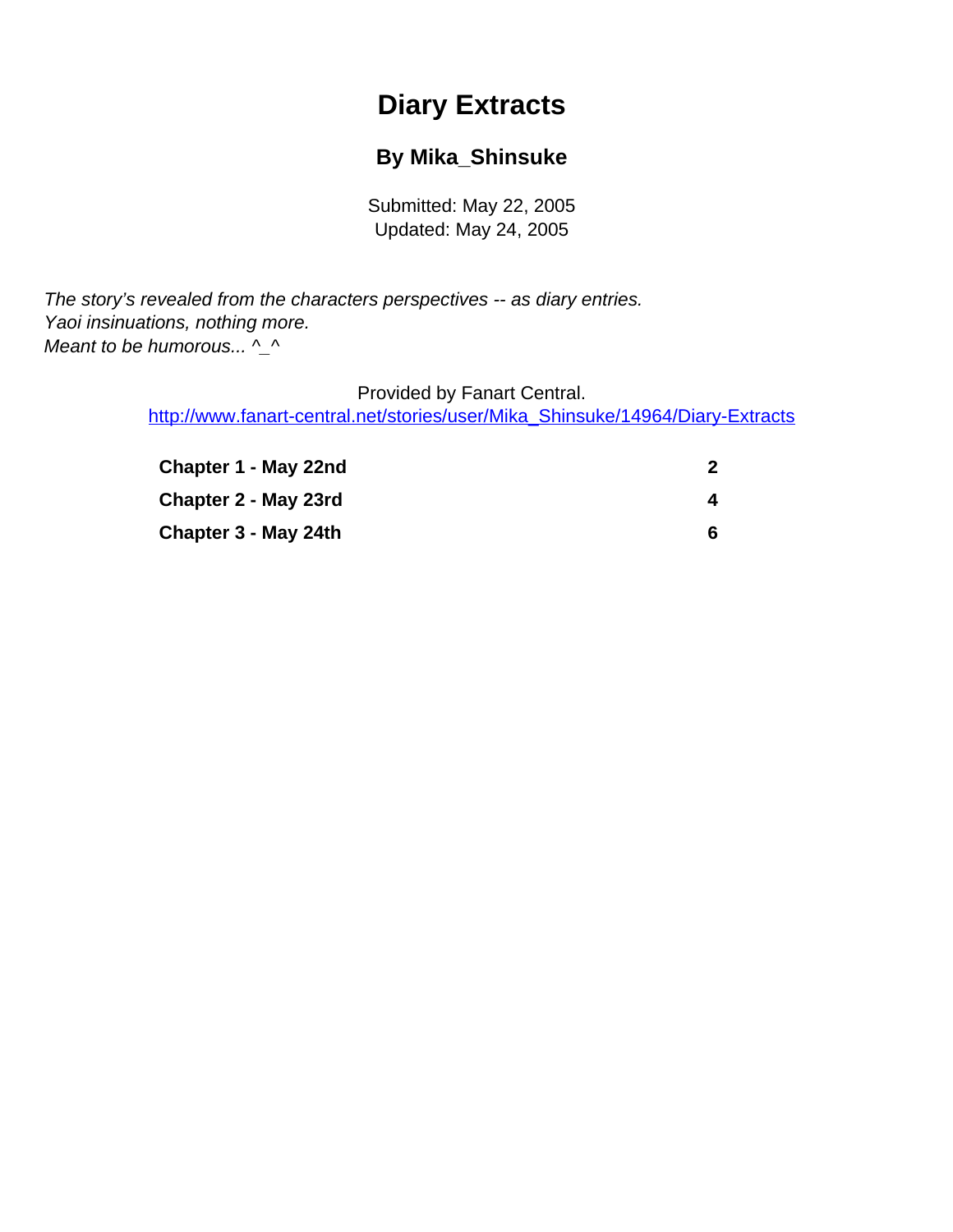## **1 - May 22nd**

<span id="page-1-0"></span>Quick note -- this basically runs on the principal that different people interpret situations in different ways...I know the characters may seem somewhat clichéd, but this is my story, so XP to you if you don't like it! This works in diary form - each chapter will basically be a day to the characters involved. The story of what happened that day is therefore revealed from their perspectives. I think that makes sense? Anywho, here we go…

#### **May 22nd**

#### **~~ Sora's entry**

Hello diary! Now I get to keep a diary…. How much fun will that be? Riku gave it to me today so that I could record all the fun things that we do. Then he gave me a little hug and said that he wished that he could do more for me because he's such a lovely friend! Kairi looked very angry when she saw him give me this diary though, so I think she might want one too! It's green and I love it! I just had to run back home and write in it straight away! And now I'm writing in it! I'm using the pen that has a paopu fruit shape on top of it -- the one that Riku gave me with the diary. I like the pen because it's bouncy -- the paopu goes boing boing when I write! I'll stop writing for now or I'll run the diary out really quickly and that wouldn't be good! Bye bye diary!

#### **~~ Riku's entry**

Yes! Today I finally got it on with Sora! ...Okay, maybe I'm exaggerating just a little, but there was definitely a bit of action between us. My plan worked brilliantly, and I must say I am a genius! Ah, this skin of mine -- it touched that wonderful skin of his and it felt…. Mmm... He smells like coconut oil... Oh I'll never wash this skin agai -- Oh, I think my mother is calling…. Dammit, she wants me to go and have a bath. Well, that sucks.

#### **~~ Kairi's entry**

Dear diary...Oh. My. Gosh. I saw Riku and Sora kiss! I really truly did! No, seriously, Riku walked up to my poor defenceless little sweetheart, gave him a book then kissed him! I was a bit far away, but I could just tell Riku was oozing with passion. Ooh, it makes me so mad! Sora is mine Riku! Besides, I could also really tell that Sora was not enjoying it one bit! Then he ran off clutching his chest as if it burned him or something!

I used to like Riku until he told me that he would never share a paopu with me! I forget why I even asked him to now...but, Sora, the new love of my life, deserves better, and I am going to be the one to claim him before Riku corrupts his precious little mind!

When I saw those two together though...I kinda wanted to see more. Oh dear -- please don't tell me I'm turning into a pervert!?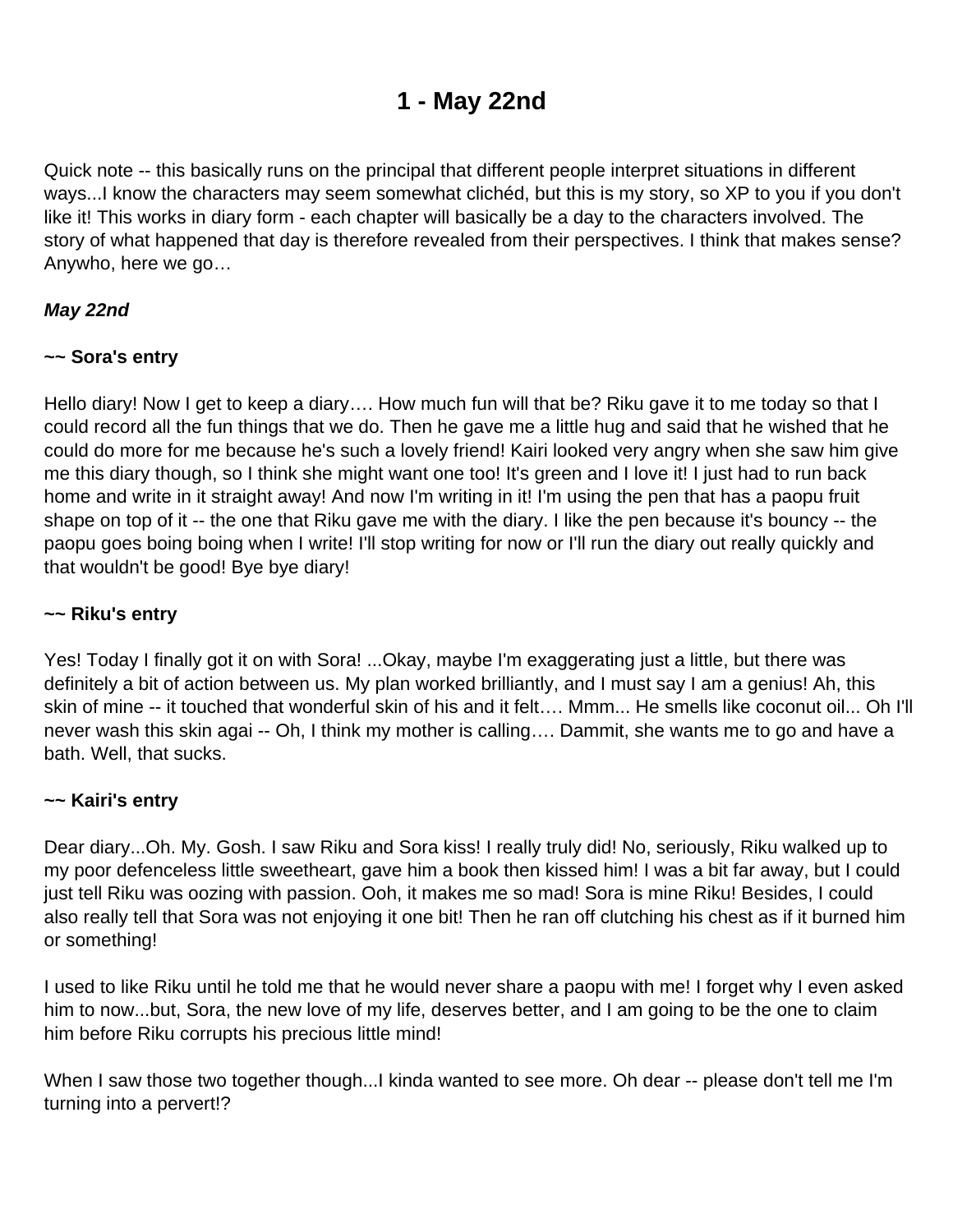#### **-- End of first entry --**

A/N: \*Laughs much\* Yeah, this is a little short, I know, but it's just to get into the swing of things -- I don't really know how long I plan to keep the diary entries going for, but ...\*shrugs\* dunno. Maybe I'll do a week at a time and see how it goes.

Further A/N: I had to edit this chapter as I realised that I made Kairi sound like a complete pervert! U\_U;; Hopefully this version is a little better (although she's still a little pervy!)

So, er, yeah. Any comments? ^\_^;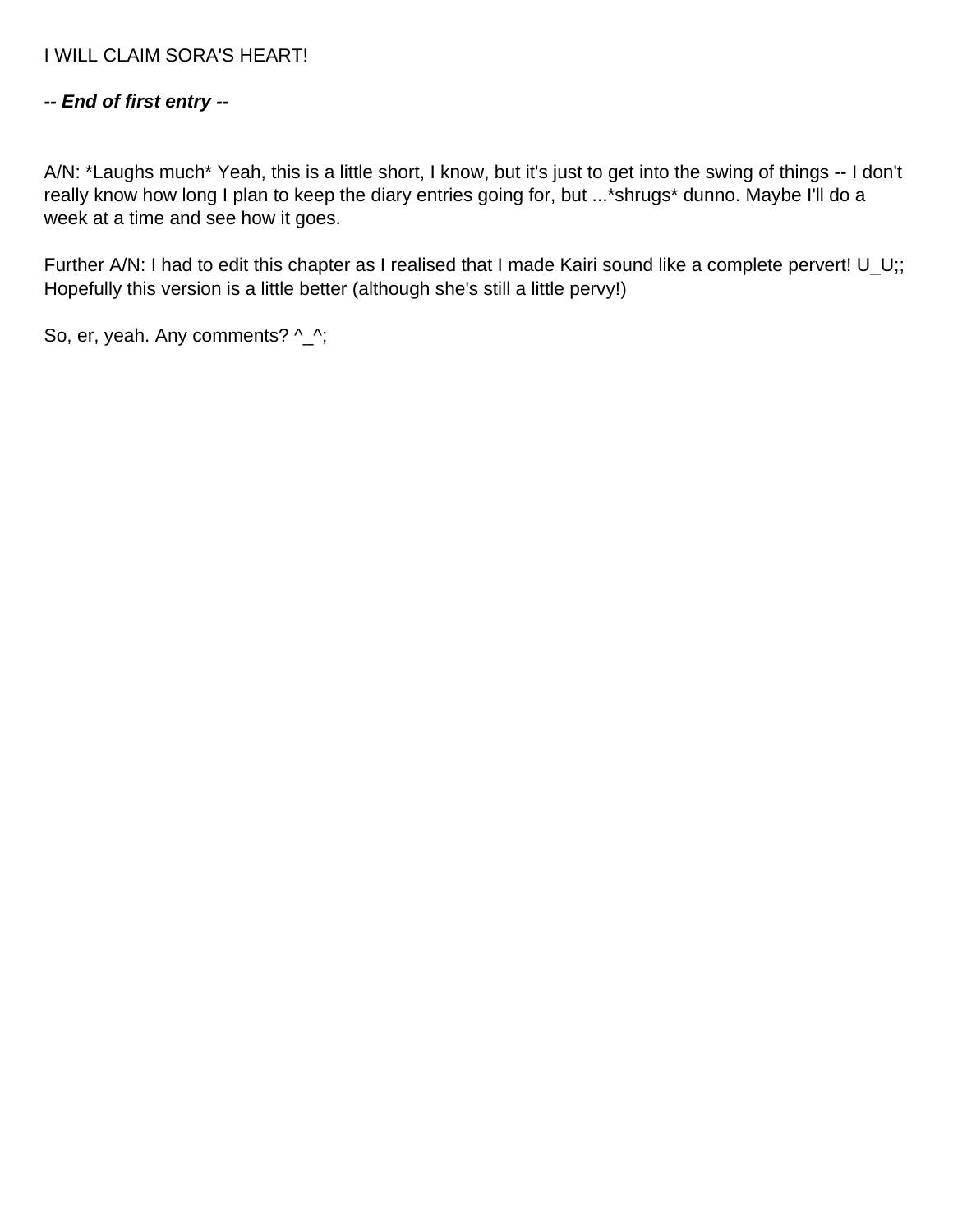## **2 - May 23rd**

<span id="page-3-0"></span>Quick note: In this one, other characters diaries are revealed. All with the wonderful, wonderful cliché of wonderfulness that is their diary personas. Yeah. >\_>

Also, just to make this clear, yes some of the characters enter in their diary multiple times. This is because otherwise too much would be given away at any one point. The order they appear in this list is the chronological order they were written.

Anywho, basically, I mean that I didn't just forget that they wrote earlier U\_U

#### **May 23rd**

#### **~~ Sora's entry**

Yuck!! Girl germs!!

#### **~~ Riku's entry**

Kairi. Must. Die. How dare she get Sora like that?! The poor boy was defenceless -- I was too far away to help him. Damn that Tidus for talking to me. Damn him! Although, Sora did scream like a girl and run away (He came to me for cover, woah yeah. I'm such a stud.) But at least he got away from that scary girl.

#### **~~ Tidus' entry**

Yeah, I knew that Kairi had a thing for Sora… and today she went and swapped spit with him for a while. Why wasn't it with me? I'm so unhappy now. Going to go talk to Wakka because he's stupid and it's easy to make fun of him. That will make me feel all better.

#### **~~ Kairi's entry**

Mwahahaha! I kissed Sora! That oughta show him who cares! He ran away to Riku though. Silly boy! Riku is not nice - he looks scary and is mean to Sora's future wife. Ah! Did I just write that? Oooh… that must mean I really really like Sora lots. It took me a whole week to decide I was going to marry Riku before. It must be love! I'm going to get a paopu fruit tonight and give him it tomorrow! I'm so excited… I'll go ask mummy if she has any makeup I can borrow for my date! Teehee!

#### **~~ Sora's entry**

Thought I'd write again now that I'm not diseased anymore. Yuck, I can't believe Kairi planted those nasty girly lips on my face! But Riku made it all better - he stroked my hair and made the bad Kairi images go away. Riku is such a good friend. Tidus isn't though. He laughed at me, and then made weird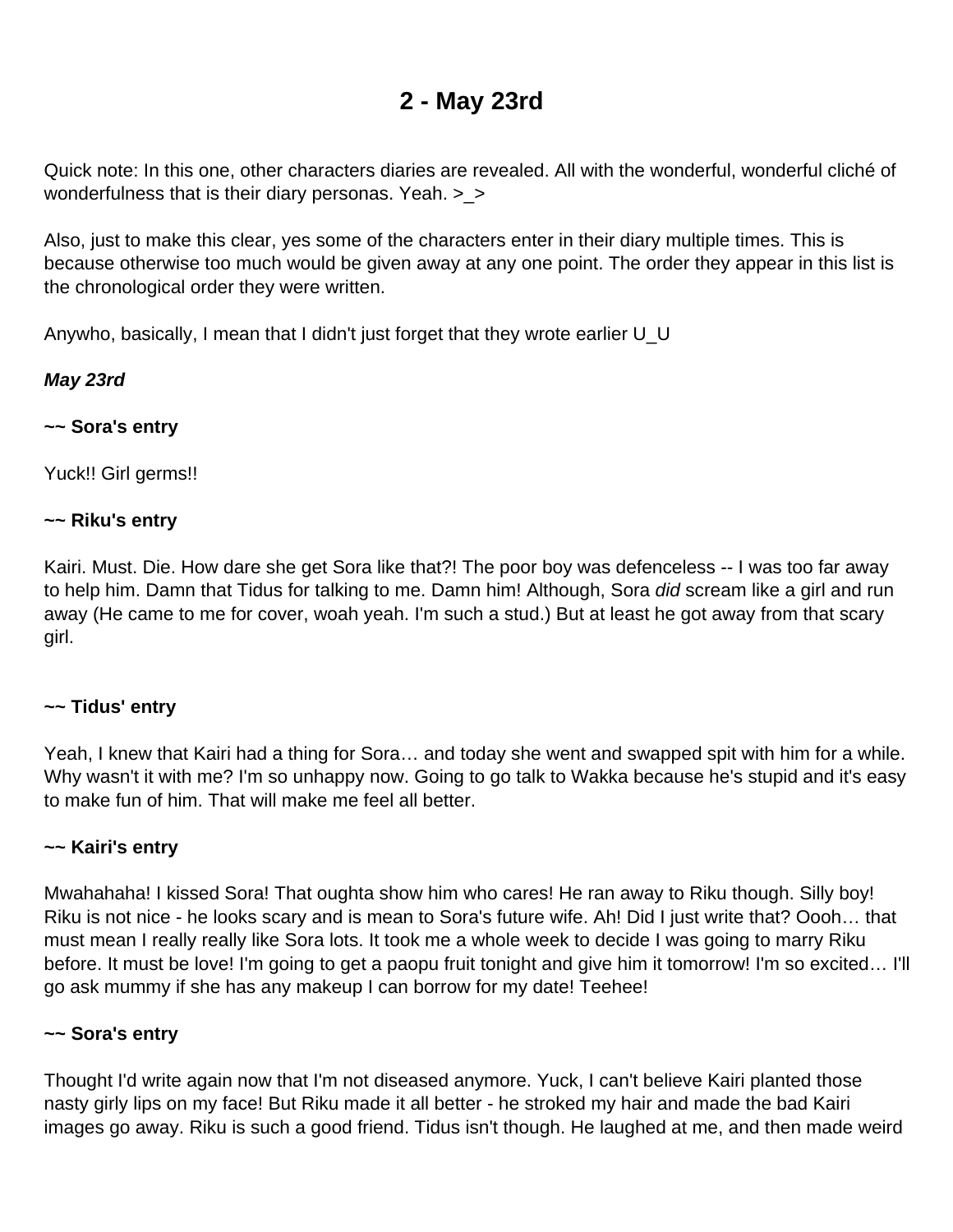hand gestures behind Riku's back. I don't really get what he was doing, but there was probably some weird Tidus logic to it. He's so weird.

And hey, look! I'm now getting this whole diary thing right! Riku said today that I should put my thoughts and feelings and dreams and such in here. So these are my thoughts and feelings, and last night I had a dream that I was falling through water or something. I fell a *long* way, but then suddenly I landed. And it was on a giant cookie with chocolate chip raindrops coming down and a swimming pool of ice cream. I've decided I like that dream. I want it again! Yum yum!

#### **~~ Wakka's entry**

Like, woah, eh. So many weird couples… my brain is, like, fuzzled. What's with all this crazy love talk all of a sudden? Kairi loves Riku, Kairi loves Sora… Kairi should give it up and get with Selphie… like… woah. Now, like, I need a cold shower, eh… Tidus was being all confusing with weird comments about my hair being like Riku. Eeh -- He's a strange one. But then I showed him who's boss, eh!

#### **-- End of entries --**

A/N: Hehe. I'm still managing to be amused by this, but that's because I'm easily amused. \*Sweatdrop.\* Also, Riku drew a little picture to accentuate his entry, but it won't come up on here. T\_T it was of the three of them as stick figures: Riku poking Kairi with a sword and Sora looking adoringly at Riku… Naturally in shaky lines like that of a 3 year old.  $\wedge$ ,

I'll keep this going until the end of this week… I think it's going to be an eventful week for those Destiny Islanders indeed. \*Evil grin\*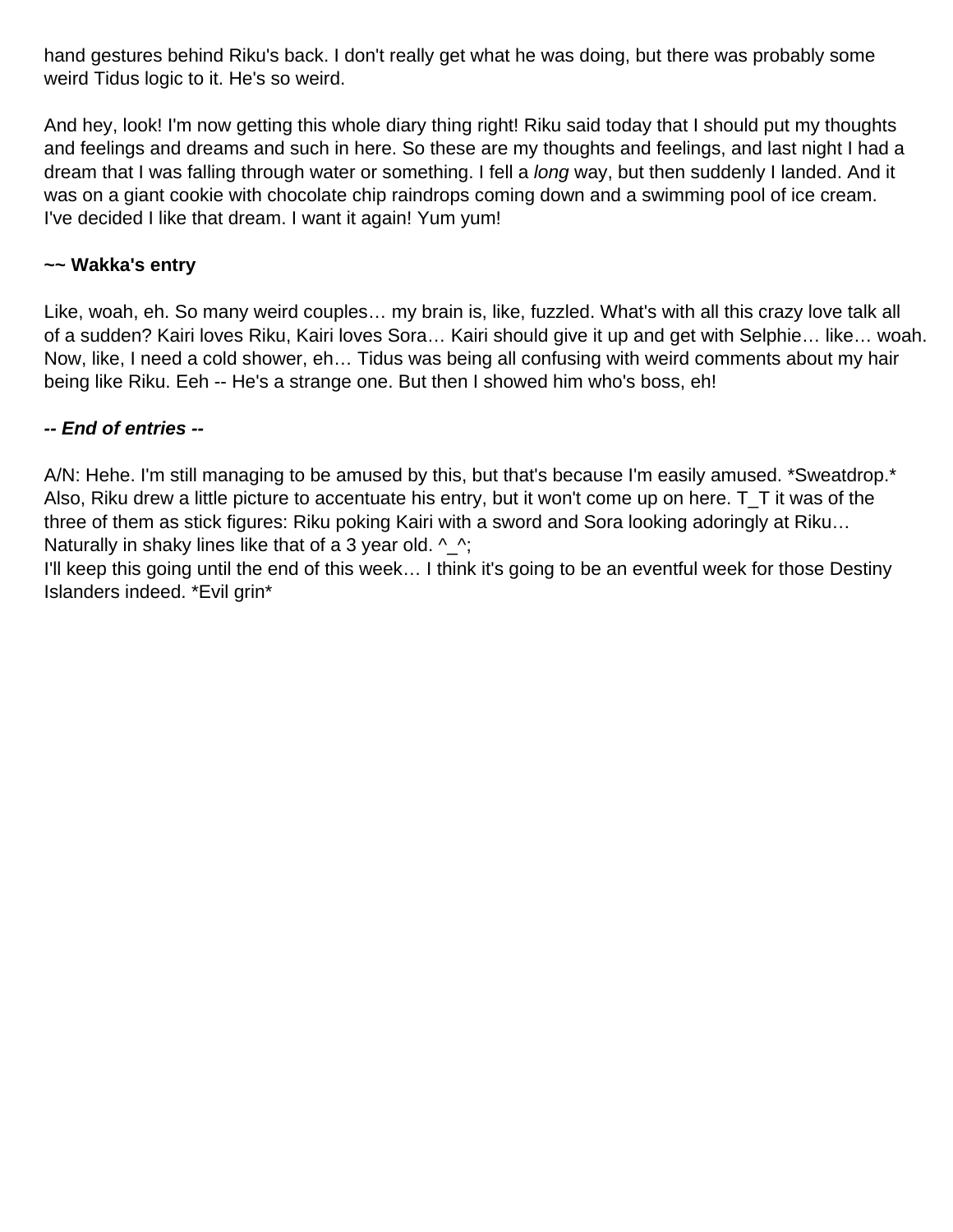## **3 - May 24th**

#### <span id="page-5-0"></span>**May 24th**

#### **~~ Kairi's entry**

I did it! I asked Sora to share a paopu! He said yes (I think?)!! I'm going to luff him forever and ever and ever… We're gonna do it tomorrow!

Whoopsie! By that I mean share the paopu! Not something naughty! Teehee.

#### **~~ Riku's entry**

Yes! Score! Sora is staying at my house tonight! Okay… he's on my bed shaking uncontrollably and muttering incoherently, but what do you expect -- the guys been scarred for life by Pinky. Well fleh, her plan backfired magnificently, though she seemed really happy about it for some reason. Weirdo girl - what's wrong with her? Anyway, he is what happened today, since the wonderfulness must be written in case I should ever forget my first time…

Kairi, in her stupid, stupid girlyness came over to Sora in the middle of a 5 way spar between the usual lot and latches onto him like a leech. Then Wakka threw his ball at Sora, which Kairi tried to stop, making him fall over. Because she is dumb. And doesn't understand why we spar. Because she is dumb. The she says loudly while they are both on the floor `` will you share a paopu with me?"

BLEH!

YUCK!

We all pointed and laughed at her because she is silly and pink. Well, maybe that was just me, but then she jumped up screeching ``yay'' and skipped off. Selphie followed her because she's a dumb girl too.

Then I went to help Sora up, but he looked all pale and ghostly (probably because of the nasty girl germs) and he said ``no…''

Because of girl pants reaction I think he was delayed and she now thinks he will. I must set this straight. Or kill her. But then… this is the good part…

Sora then clung to my leg. I thought I was going to die! He then said ``Don't leave me Riku! I don't like girls! Please, don't leave me alone!'' And now he's here in my room on my bed.

He's in my room. On my bed.

… Why am I still writing this then?!